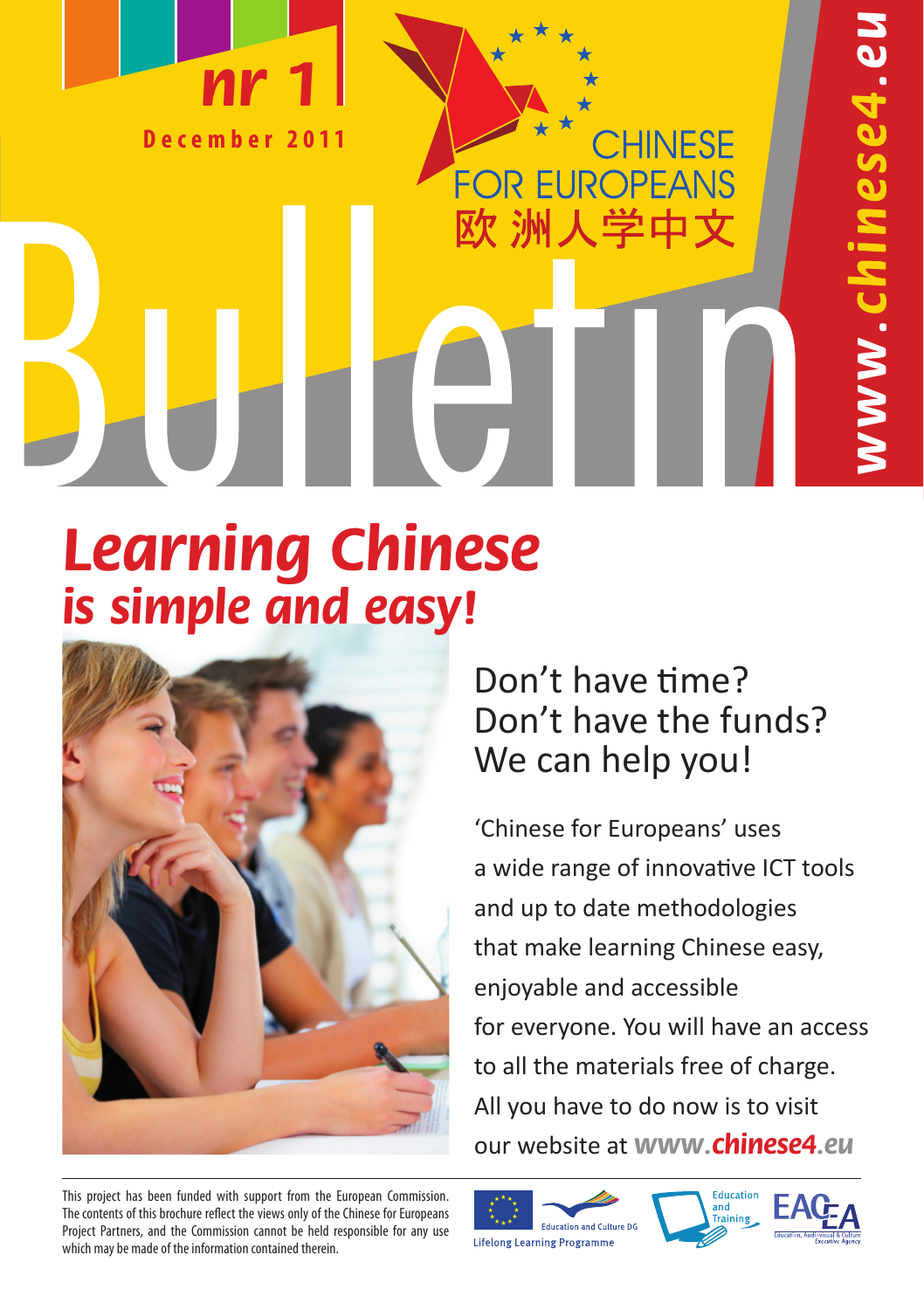# **Learn Chinese and get a taste of Chinese culture with 'Chinese for Europeans'**欧 洲人学中文

## **Why Chinese?**

China is now one of the key market places for trade in the world. Some say is fast becoming the next superpower. This makes learning to speak Chinese a great advantage in the increasingly competitive world. More than 30 million people worldwide already are learning Chinese as a foreign language. In business, you can't afford to miss out.

Chinese culture is over 5000 years old. By learning Chinese, you will also learn about another culture and another way of looking at the world. Learning a language gives you a better understanding of how the people think and of the cultural values and traditions that have helped form the Chinese nation today.

About 800 million people speak it as their mother tongue, and an additional 200 million people as a second language. There are large Chinese communities all over the world. Learning Chinese can give you the opportunity to interact more effectively with one of the largest language communities on the planet.

Whether you use it for business or to establish personal ties, knowing the language is not only useful, but equips you with the necessary tools to communicate and connect with people, to become part oft he international and intercultural dialogue.

## **'Chinese for Europeans', Project aims and objectives**

This project is funded by the European Union and aims to bring the Chinese language closer to Europeans from various age groups and backgrounds. It promotes intercultural dialogue and helps to break down barriers. Its goal is to achieve better understanding of the Chinese language and culture.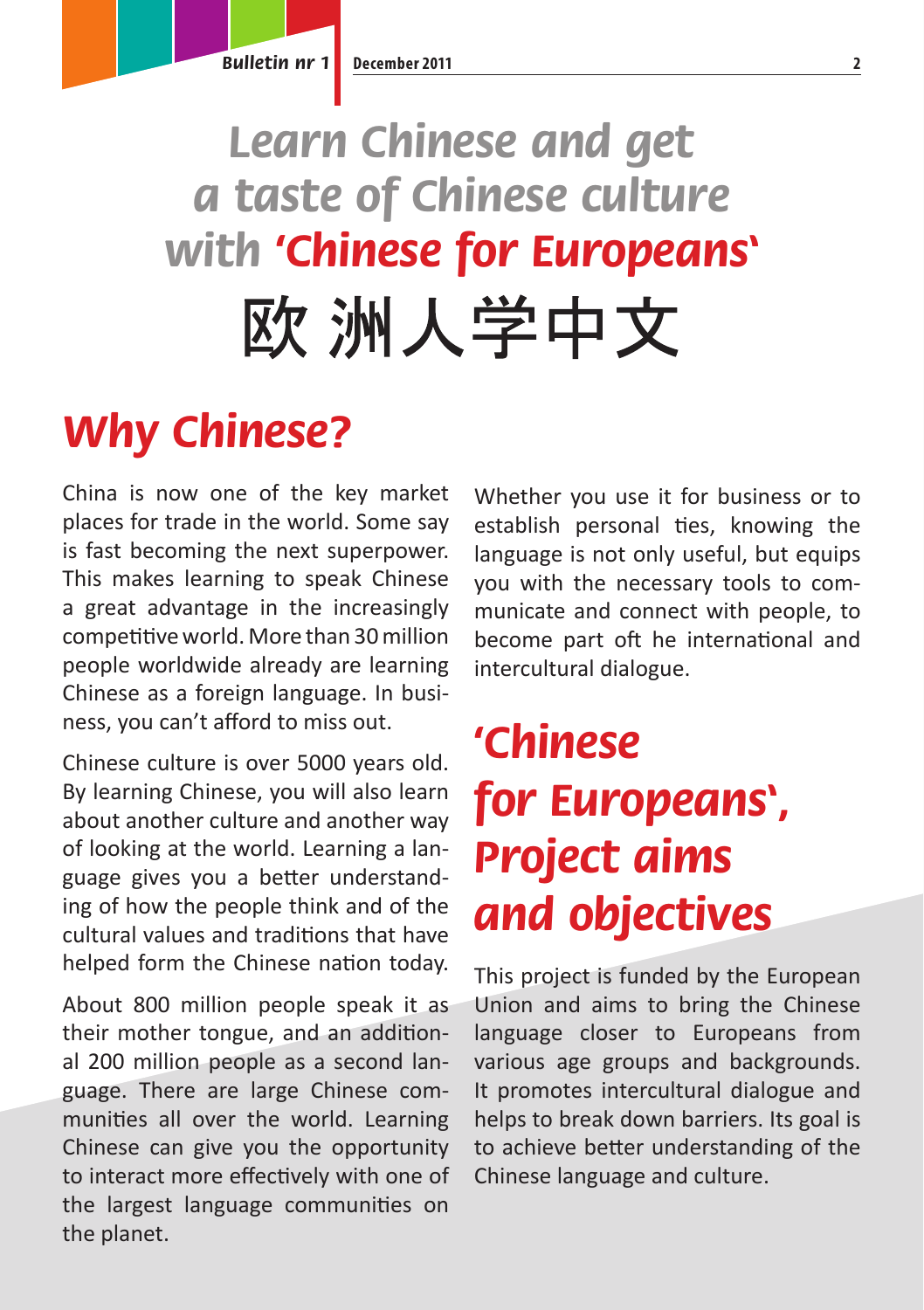# 头等舱 / 公务舱 FIRST CLASS / BUSINESS CLASS

### *'Chinese for Europeans':*

- provides free and easily accessible educational materials for Europeans travelling to China for personal, professional or educational reasons or simply as a tourist
- facilitates contacts between EU citizens and Chinese immigrants, thereby encouraging intercultural relationships
- enhances the motivation and learning competencies of Europeans, enabling easy and simple access to learning Chinese

### *Benefits of learning Chinese with 'Chinese for Europeans':*

- because it is an online course. all materials are conveniently and easily accessible at any place and any time
- learning Chinese becomes an enjoyable and successful experience
- the course is available in all 23 official languages of the European Union
- the course contains a basic module for all users and four additional modules specifically tailored to the following target groups:

### **Children | Students | Business people | Tourists**



## **Course outline**

'Chinese for Europeans', **www.chinese4.eu** is a Chinese e-learning course. It is targeted at beginners who want to learn basic Chinese or Chinese for business. The course is funded by the European Union and completely free for participants.